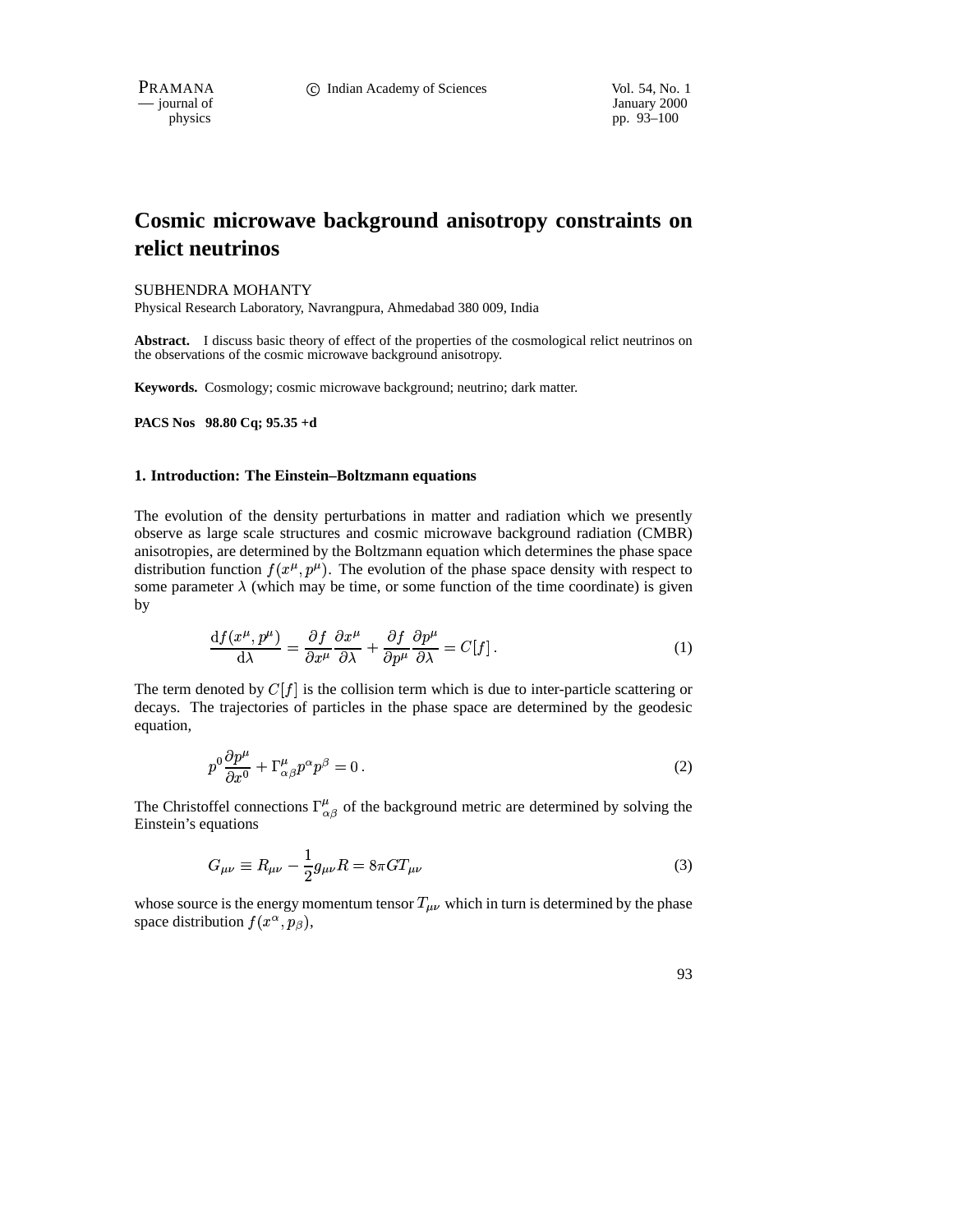*Subhendra Mohanty*

$$
T_{\mu\nu} = \int d^3p \, (-g)^{-1/2} \frac{p_\mu p_\nu}{p_0} f(x^\alpha, p_\beta) \,. \tag{4}
$$

Solution of these coupled set of equations for the photon, baryon, neutrino, dark matter fluid determines the scale of structures and the anisotropy of the observed microwave background. Some good reviews on this subject are by Ma and Bertschinger [1], Hu and Sugiyama [2] and at a more introductory level [3].

#### 1.1 *Homogeneous relict neutrino density*

As a first approximation we solve for the distribution function of neutrinos assuming a homogeneous, isotropic Robertson–Walker metric,

$$
ds^2 = a^2(\eta)(d\eta^2 - \gamma_{ij}dx^i dx^j),\tag{5}
$$

where  $d\eta = a dt$  is the conformal time variable,  $a(\eta)$  is the expansion scale factor and is the 3-metric of the spatial part (in the flat  $(K = 0)$  universe  $\gamma_{ij} = \delta_{ij}$ ). The non-zero component of the Christoffel connection are

$$
\Gamma_{00}^{0} = \frac{\dot{a}}{a}, \qquad \Gamma_{ij}^{0} = \frac{\dot{a}}{a} \gamma_{ij}, \qquad (6)
$$

(we denote spacetime indices by Greek and spatial indices by Latin letters). The distribution function for the neutrinos  $f_0(x^0, p_i)$  is independent of the spatial position  $x^i$ , the zeroth component of  $p^{\mu}$  is written in terms of the spatial components by using the dispersion relation

$$
g^{00}(p_0)^2 = (\gamma^{ij} p_i p_j + m^2). \tag{7}
$$

For particles with non-zero mass, the parameter  $\lambda = ds$  the proper time for timelike geodesics. The conjugate momenta  $p_{\mu}$  to the coordinates  $x^{\mu}$  are given by  $p^{\mu}$  =  $m dx^{\mu}/d\lambda = m u^{\mu}$ . For massless particles, the conjugate momenta are defined as  $p^{\mu} = \mathrm{d} x^{\mu}/\mathrm{d} \lambda = u^{\mu}$ .

 For both massless and massive particles the form of the geodesic equation is identical as given in (2) and is given by

$$
p^{0} \frac{\mathrm{d}p^{i}}{\mathrm{d}\eta} + 2\left(\frac{\dot{a}}{a}\right) p^{0} p^{i} = 0.
$$
 (8)

The Boltzmann equation for the distribution function  $f(\eta, p^i)$  is then given by

$$
\frac{\partial f}{\partial \eta} - 2\left(\frac{\dot{a}}{a}\right) p_i \frac{\partial f}{\partial p_i} = 0.
$$
\n(9)

The collision term  $C[f]$  for the case of weak interactions is  $\sim G_F^2 T^5$ . Compared to the expansion term  $(\dot{a}/a) \sim T^2/M_p^2$ , the collision term becomes smaller after the temperature drops below 1 MeV (at the time  $\sim 1$  s).

The Boltzmann eq. (9) is solved by a distribution function of the form  $f(a^2p_i)$ . From the The Boltzmann eq. (9) is solved by a distribution function of the form  $f(a^2p_i)$ . From the geodesic equation we see that the product  $a^2(\eta)p_i(\eta)$  is a constant. The momenta defined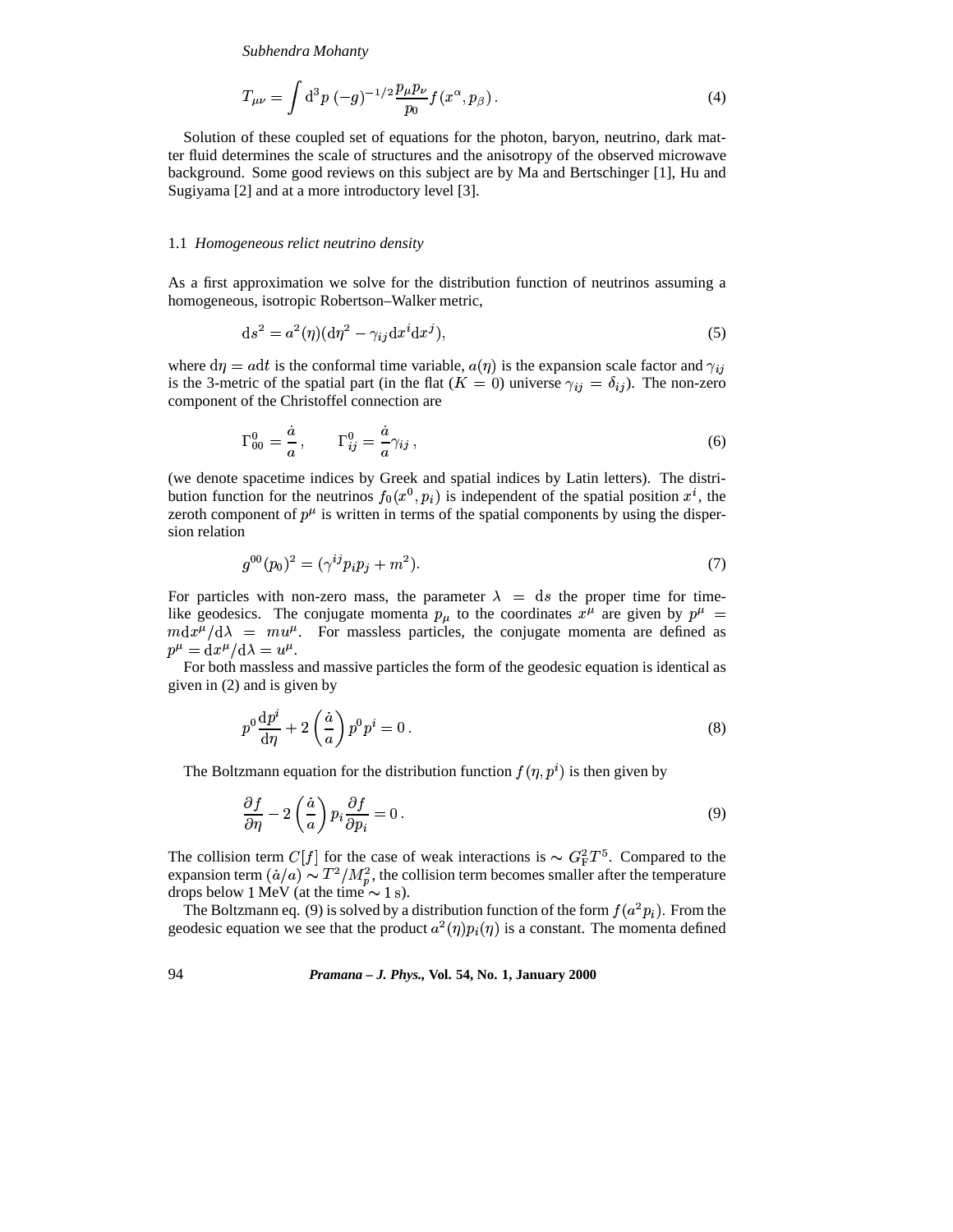with respect to the conformal time  $p^i = p^0(\text{d}x^i/\text{d}\eta)$  red shifts as  $a^{-2}$ . The physical<br>measures  $\eta^i$  .  $\eta^0$  (duited) however additionally in the expanding universe momenta  $p_{\text{phys}}^i = p_{\text{phys}}^0(\text{d}x^i/\text{d}t)$  however redshifts as  $a^{-1}$  in the expanding universe. Consider an initial distribution function at the time of decoupling,

$$
f(p) = g_s(e^{\epsilon/T_d} \pm 1)^{-1}
$$
 (10)

where  $\epsilon = U_{\mu} p^{\mu}$  and  $U_{\mu}$  is the four-velocity of the center of mass of the fluid with respect to the observer. In the comoving reference frame  $U_{\alpha} = ((g_{00})^{1/2}, 0, 0, 0)$  and

$$
\epsilon = ap^0 = (\gamma_{ij} p^i p^j + m^2 a^2)^{1/2} \,. \tag{11}
$$

For relativistic particles the red shift in the momenta may be absorbed in the temperature parameter. The shape of the spectrum remains unchanged in time and only the temperature red shifts as  $T \propto a^{-1}$ .

Since the geodesic eq. (8) and consequently the Boltzmann eq. (9) are independent of mass, an initial relativistic distribution

$$
f(p)=g_s\left(\mathrm{e}^{p/T}\pm 1\right)^{-1}
$$

will retain the same form in time even when the particles have become non-relativistic. The distribution function at the present temperature  $T_0$  is obtained by scaling the distribution function at the decoupling temperature  $T_d$ ,

$$
f(p,T_0) = f\left(p, T_d\left(\frac{a_d}{a_0}\right)\right). \tag{12}
$$

If the neutrinos were relativistic at the time of decoupling  $(T_d \sim 1 \text{ MeV})$  then their number density at present is related to their number density at the time of decoupling,

$$
n(T_0) = g_{\nu} \int (-g)^{-\frac{1}{2}} p^2 dp \, d\Omega \left[ exp\left(-\frac{p}{T_d \cdot (a_d/a_0)}\right) + 1\right]^{-1}
$$
  
= 
$$
\frac{3\zeta(3)}{4\pi^2} g_{\nu} T_d^3 \left(\frac{a_d}{a_0}\right)^3
$$
  
= 
$$
\frac{3\zeta(3)}{4\pi^2} g_{\nu} T_0^3.
$$
 (13)

The present neutrino temperature is  $T_0 = (4/11)^{1/3}T_\gamma$  owing to the photon temperature  $(T_{\gamma} = 2.73 \text{ K})$  increasing after  $e^{+} e^{-}$  recombination r  $(T_{\gamma} = 2.73 \text{ K})$  increasing after  $e^{+} e^{-}$  recombination relative to the temperature of the decoupled particles. The neutrino number density at present is  $n(T_0) = 113 \text{ cm}^{-3}$  per neutrino species. Using this one can relate the neutrino masses to the present energy density of the universe in the form of neutrinos  $\rho_{\nu} = \sum m_{\nu} n(T_0)$ . This relation is given by [4]

$$
\sum_{i} m_{\nu_i} \le 93 h_0^2 \Omega_{\nu} \,\mathrm{eV},\tag{14}
$$

where  $h_0 = H_0/100 \text{ km s}^{-1} \text{ Mpc}^{-1}$  and  $\Omega_{\nu} = \rho_{\nu}/\Omega_{\text{crit}}$ . From observations of large scale structures it is found that the best fit value for  $\Omega_{\nu} = 0.3$ . This result however changes in case there is a large vacuum density contribution to the total energy density.

*Pramana – J. Phys.,* **Vol. 54, No. 1, January 2000** 95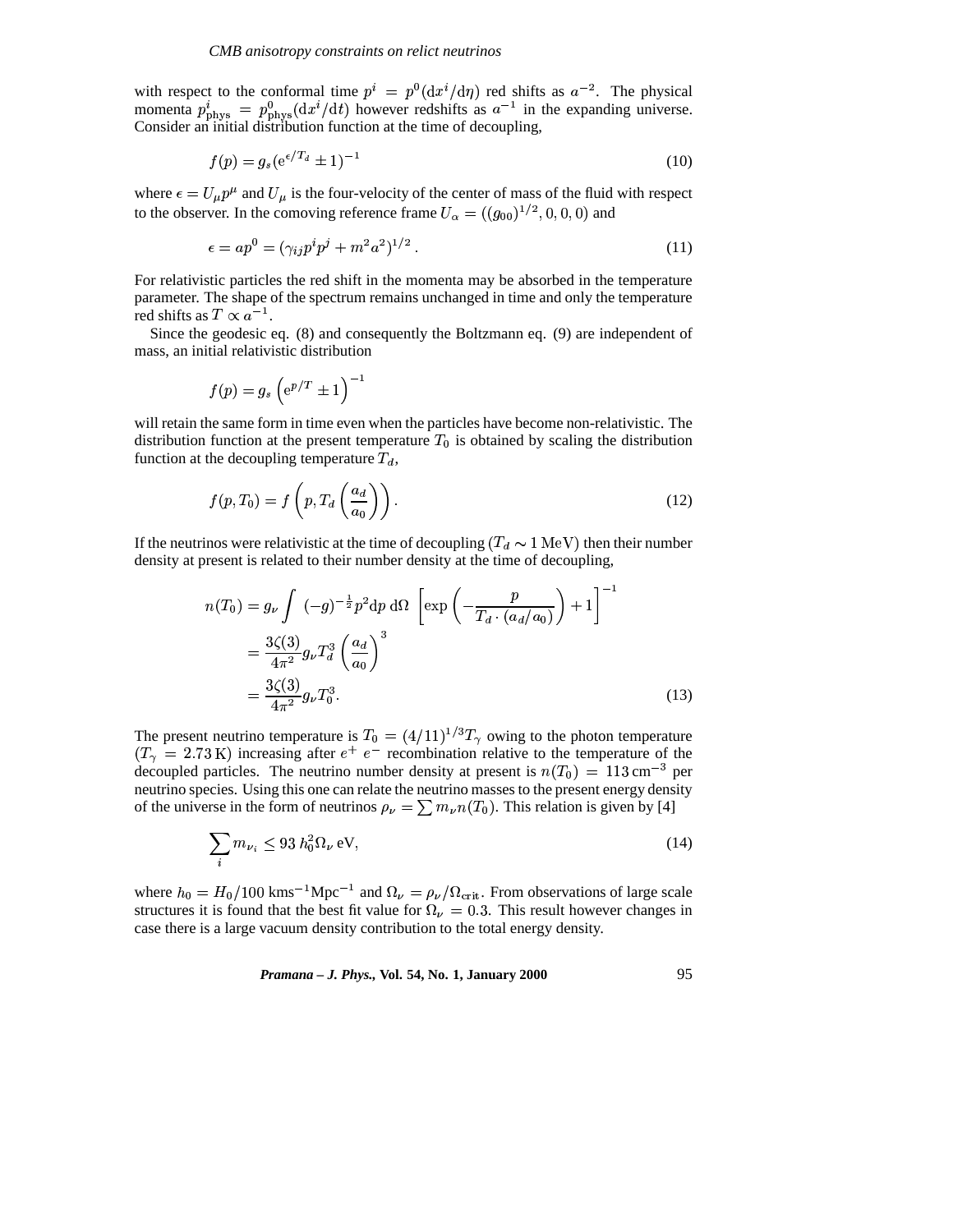### *Subhendra Mohanty*

### **2. The Einstein–Boltzmann equations in a perturbed metric**

If the energy momentum density of the universe has an initial perturbation (owing to some seeding mechanism like inflation or cosmic strings) then its subsequent growth is governed by the coupled set of Einstein (3) and Boltzmann (1) equations. The dominant perturbations over the Robertson-Walker metric may be expressed in terms of two scalars functions. The perturbed metric may be written as

$$
ds^{2} = a^{2}(\eta) \left[ (1 + 2\psi) d\eta^{2} - (1 - 2\phi)\gamma_{ij} dx^{i} dx^{j} \right],
$$
 (15)

where we have used the conformal Newtonian gauge. Here  $\psi(x)$  may be interpreted as a local Newtonian potential and  $\phi(x)$  is the perturbation in the spatial curvature. The nonzero components of the Christoffel connections which govern the geodesic equations are

$$
\Gamma_{00}^{0} = \left(\frac{\dot{a}}{a}\right) + \dot{\psi},
$$
\n
$$
\Gamma_{0i}^{0} = \psi_{,i},
$$
\n
$$
\Gamma_{00}^{i} = \psi^{,i},
$$
\n
$$
\Gamma_{ij}^{0} = \gamma_{ij} \left(\frac{\dot{a}}{a}(1 - 2\phi - 2\psi) - \dot{\phi}\right),
$$
\n
$$
\Gamma_{jk}^{i} = \left(\phi^{,i}\gamma_{jk} - \phi_{,k}\delta_{j}^{i} - \phi_{,j}\delta_{k}^{i}\right),
$$
\n(16)

where over dots denote (conformal) time derivatives and commas denote partial derivatives with respect to spatial variables. The phase space distribution function is expressed as the zeroth order distribution (10) plus an inhomogeneous perturbation,

$$
f(\vec{x}, \vec{p}, \eta) = f_0(p) \left( 1 + \Theta(\vec{x}, \vec{p}, \eta) \right), \tag{17}
$$

where  $p = \sqrt{\gamma_{ij} p^i p^j}$  is the magnitude of the spatial momentum. Writing  $p^i = p n^i$  where  $n^i$  are the direction cosines along the particle trajectories, the Boltzmann equation for  $f(\vec{x}, p, \vec{n}, \eta)$  is given by

$$
\frac{\partial f}{\partial \eta} + \frac{\partial x^i}{\partial \eta} \frac{\partial f}{\partial x^i} + \frac{\partial p}{\partial \eta} \frac{\partial f}{\partial p} + \frac{\partial n^i}{\partial \eta} \frac{\partial f}{\partial n^i} = C[f].
$$
\n(18)

Using the geodesic equations we have

$$
\frac{\partial p}{\partial \eta} = p\dot{\phi} - ap^0 n_i \psi_{,i}.
$$
\n(19)

The last term in the lhs of (18) is second order in perturbation and may be dropped. Subtracting out the Boltzmann equation for the unperturbed distribution from (18) we obtain the equation for the perturbation to the distribution  $\Theta(\vec{x}, p, \vec{n}, \eta)$ ,

$$
\frac{\partial \Theta}{\partial \eta} + \frac{p}{ap^0} n^i \frac{\partial \Theta}{\partial x^i} + \frac{p}{f_0} \frac{\partial f_0}{\partial p} \left[ \dot{\phi} - \frac{ap^0}{p} n^i \frac{\partial \psi}{\partial x^i} \right] = c[f]. \tag{20}
$$

The components of the energy momentum tensor can also be written as a zeroth order plus an inhomogeneous piece,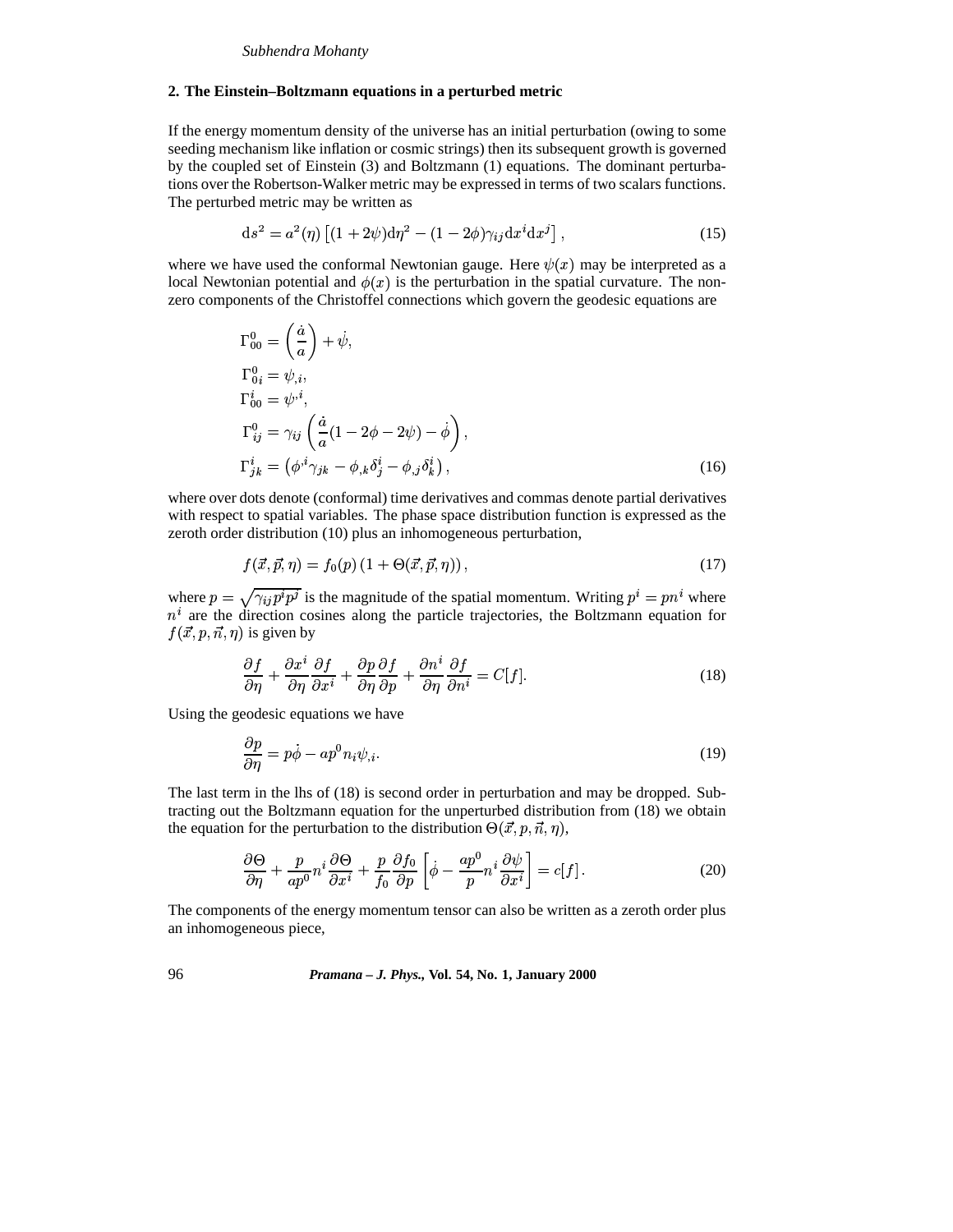CMB anisotropy constraints on relict neutrinos

$$
T^{0}{}_{0} = \int (-g)^{-\frac{1}{2}} d^{3}p \epsilon(p) f_{0}(p) (1 + \Theta)
$$
  
\n
$$
= \bar{\rho} + \delta \rho,
$$
  
\n
$$
T^{i}{}_{0} = \int (-g)^{-\frac{1}{2}} d^{3}p \ n_{i} f_{0}(p) \Theta
$$
  
\n
$$
= (\bar{\rho} + \bar{p}) v^{i},
$$
  
\n
$$
T^{i}{}_{j} = \int (-g)^{-\frac{1}{2}} d^{3}p \ \frac{n^{i} n_{j}}{\epsilon(p)} f_{0}(p) (1 + \Theta)
$$
  
\n
$$
= -(\bar{p} + \delta p) \delta^{i}_{j}.
$$
\n(21)

Using  $(21)$ , the Einstein's equation  $(3)$  for the perturbation turn out to be of the form

$$
\nabla^2 \psi + 3 \left( \ddot{\phi} + \frac{\dot{a}}{a} (\dot{\phi} + \dot{\psi}) \right) - 6 \left[ \left( \frac{\dot{a}}{a} \right)^2 - \frac{\ddot{a}}{a} \right] \psi = 4\pi G a^2 \bar{\rho} (1 + 3C_s^2) \delta,
$$
\n(22)

$$
\dot{\phi}_{,i} + \left(\frac{\dot{a}}{a}\right)\psi_{,i} = -4\pi Ga^2\bar{\rho}(1+\chi)v_i,
$$
\n(23)

$$
\ddot{\phi} - \nabla^2 \phi - \frac{1}{3} \nabla^2 (\phi - \psi) + \left(\frac{\dot{a}}{a}\right) (5\dot{\phi} + \dot{\psi}) + 2\left(\frac{\ddot{a}}{a} + \left(\frac{\dot{a}}{a}\right)^2\right)
$$
  

$$
\psi = -4\pi G a^2 \bar{\rho} (1 - C_s^2) \delta,
$$
 (24)

$$
(\phi - \psi)_{,ij} - \frac{1}{3} \gamma_{ij} \nabla^2 (\phi - \psi) = 0 \quad (i \neq j), \tag{25}
$$

where

$$
\delta \equiv \frac{\rho - \bar{\rho}}{\bar{\rho}}, \qquad C_s^2 \equiv \frac{\partial p}{\partial \rho}, \qquad \chi \equiv \frac{\bar{p}}{\bar{\rho}}.
$$
 (26)

From (25) we see that  $\phi \simeq \psi$  to the leading order in perturbation.

The combined set of Einstein-Boltzmann equations (22-25,20) for the baryons, photons, CDM and HDM (neutrinos) are solved numerically [5] to determine the evolution of perturbations of density and metric. Some broad features can however be seen analytically.

Super horizon modes: For perturbations whose wavelengths are longer than the horizon one can neglect the spatial gradients with respect to the  $\partial/\partial \eta$  terms. Einstein's equations  $(22-25)$  can then be combined to give

$$
\ddot{\psi} + (1 + C_s^2) \left(\frac{\dot{a}}{a}\right) \dot{\psi} + 3(C_s^2 - \chi) \left(\frac{\dot{a}}{a}\right) \psi = 0. \tag{27}
$$

This equation has no growing solutions even for vacuum dominated universe  $(\chi = -1)$ . This implies that the perturbation variables  $\delta$  and  $\psi$  remain constant outside the horizon. The variables  $\delta$  and  $\psi$  are related via the equation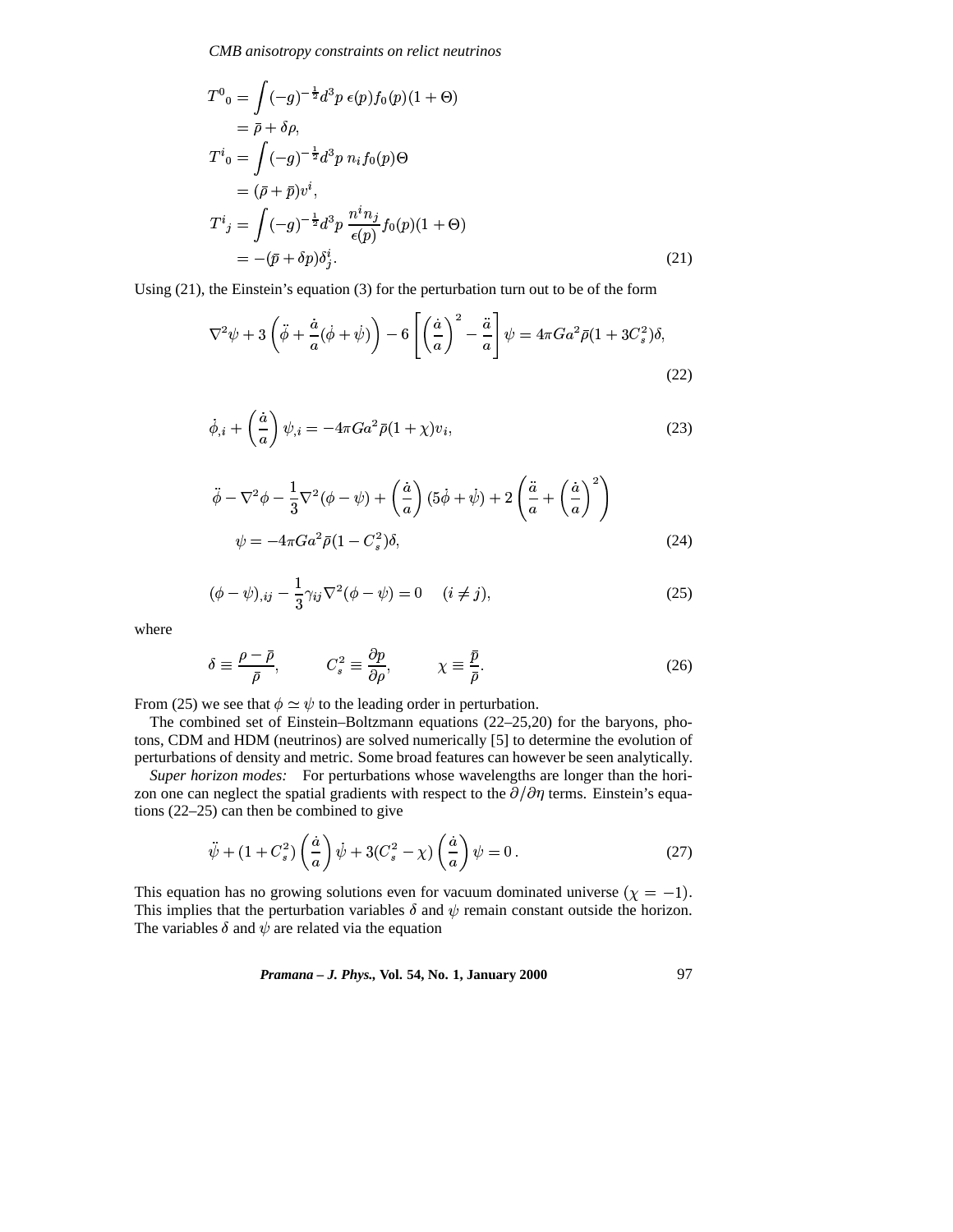*Subhendra Mohanty*

$$
\nabla^2 \psi - 3\left(\frac{\dot{a}}{a}\right)\left(\dot{\psi} + \frac{\dot{a}}{a}\psi\right) = 4\pi G a^2 \bar{\rho}\delta\tag{28}
$$

which is obtained by combining equations (22) and (24), and is analogue of Poisson's equation.

*Sub-horizon perturbation:* Perturbations  $\delta$  and  $\psi$  can only grow when the horizon size becomes larger than their wavelengths. This can be seen from Einstein's equations where now  $\partial/\partial \eta$  terms are neglected with respect to the spatial gradients. Einstein's equations can then be combined to yield

$$
\nabla^2 \psi = 4\pi G a^2 \bar{\rho} \delta, \qquad \text{(Poisson's equation)} \tag{29}
$$

$$
\dot{\delta} + (1 + \chi)\nabla \cdot \vec{v} + 3(C_s^2 - \chi) \left(\frac{\dot{a}}{a}\right) \delta = 0, \qquad \text{(Continuity equation)} \tag{30}
$$

$$
\dot{\vec{v}} + (1 - 3\chi) \left(\frac{\dot{a}}{a}\right) \vec{v} = -\frac{C_s^2}{1 + \chi} \nabla \delta - \nabla \psi.
$$
 (Euler's equation) (31)

Equations (30) and (31) may be combined to give

$$
\ddot{\delta} + 2\left(\frac{\dot{a}}{a}\right)\dot{\delta} = 4\pi G\bar{\rho}\delta + \frac{C_s^2}{a^2}\nabla^2\delta. \tag{32}
$$

Equation (32) implies that only modes of  $\delta$  with wavelengths larger than  $\lambda_j =$  $C_s/a \left(\frac{\pi}{G\rho}\right)^{1/2}$  (Jeans length) can grow. Modes with wavelength shorter than  $\lambda_J$  oscillate. The smallest structures which can be formed have a mass  $M_J = 4/3\pi (a\lambda_J)^3 \bar{\rho}$ . If  $\delta$  is dominated by neutrinos (HDM) then  $M_J \simeq 10^{17} M_{\odot}$  which is the size of superclusters. is dominated by neutrinos (HDM) then  $M_J \simeq 10^{17} M_{\odot}$  which is the size of superclusters.

## **3. Microwave background anisotropy**

The perturbations in the photon phase space distribution are observed as anisotropy of the cosmic microwave background temperature. The photon temperature perturbation  $\Delta \equiv$  $(\Delta T/T)$  is defined by the distribution function

$$
f(\vec{x}, p, \vec{n}, \eta) = f_0\left(\frac{p}{(1 + \Delta)T}\right),\tag{33}
$$

where  $f_0$  is the Bose–Einstein distribution function at temperature  $T(1 + \Delta)$ . Comparing expressions (33) and (17) we see that the perturbation of temperature  $\Delta(\vec{x},p,\vec{n},\eta)$  is related to the perturbation in the distribution function  $\Theta(\vec{x}, p, \vec{n}, \eta)$  as

$$
\Delta(\vec{x}, p, \vec{n}, \eta) = -\left(\frac{p}{f_0} \frac{\partial f_0}{\partial p}\right)^{-1} \Theta(\vec{x}, p, \vec{n}, \eta) . \tag{34}
$$

Using (34) and the Boltzmann equation for photon distribution (20) with  $p^0 = p$  we see that after the photon decouples, the temperature anisotropy obeys the Boltzmann equation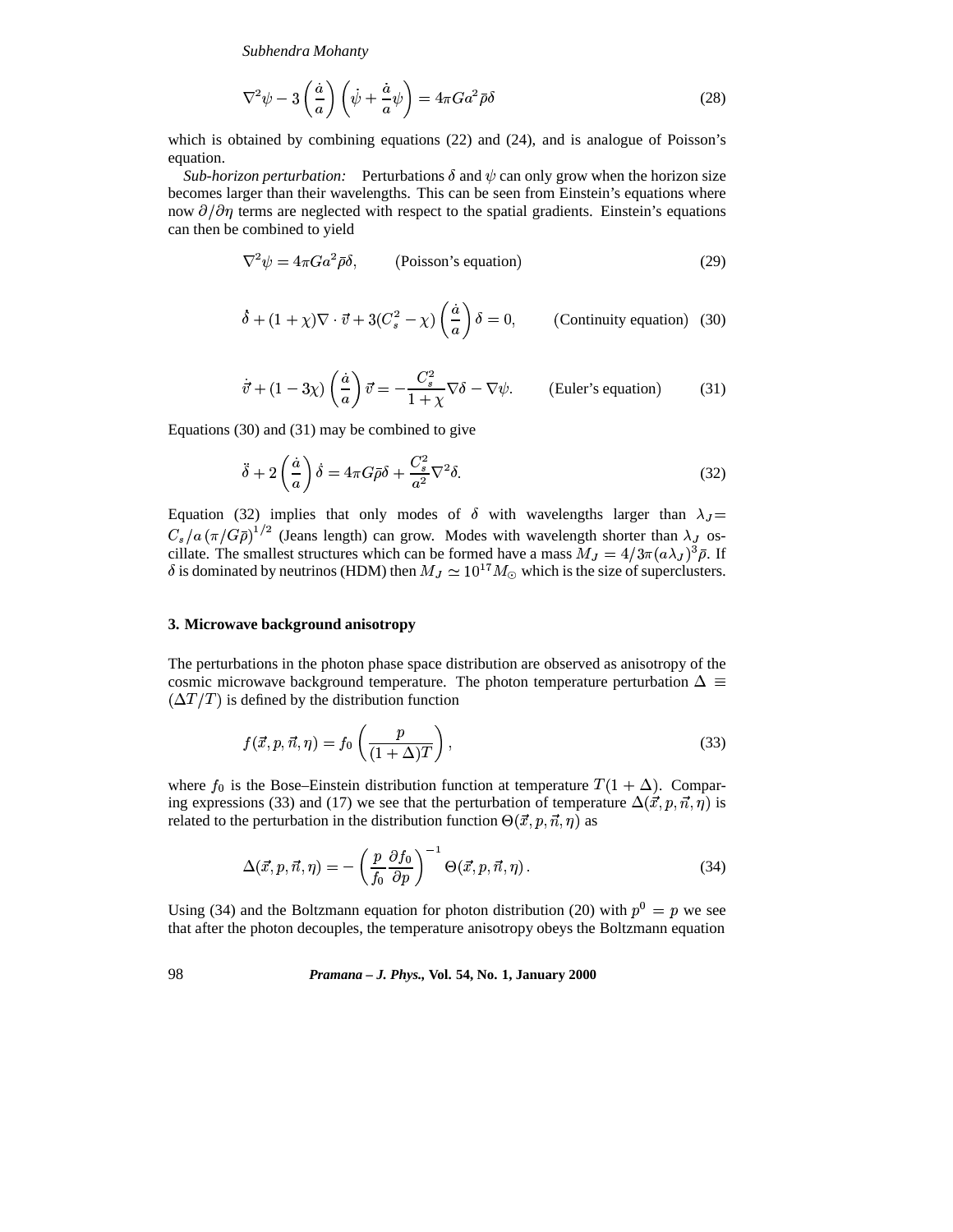CMB anisotropy constraints on relict neutrinos

$$
\dot{\Delta} + n^i \frac{\partial}{\partial x^i} (\Delta - \psi) + \dot{n}_i \frac{\partial}{\partial n_i} \Delta + \dot{\phi} = 0.
$$
 (35)

The evolution of  $\Delta$  does not depend upon the photon momentum p. We expand the temperature anisotropy  $\Delta(\vec{x}, \hat{n}, \eta)$  in terms of spherical harmonics as

$$
\Delta(\vec{x}, \hat{n}, \eta) = \int d^3x \ e^{i\vec{k}\cdot\vec{x}} \Delta(\vec{k}, \hat{n}, \eta)
$$

$$
\Delta(\vec{k}, \hat{n}, \eta) = \sum_{l=0}^{\infty} (-i)^l (2l+1) \Delta_l(\vec{k}, \eta) P_l(\vec{k}\cdot\hat{n}).
$$
(36)

The angular power spectrum is

$$
\langle \Delta(\hat{n}_1) \ \Delta(\hat{n}_2) \rangle = \frac{1}{4\pi} \sum_{l=0}^{\infty} (2l+1) C_l P_l(\hat{n}_1 \cdot \hat{n}_2). \tag{37}
$$

 $C_l$  and  $\Delta_l$  are related by

$$
C_l = 4\pi \int d^3k \; \rho(k) \Delta_l^2(k, \eta), \tag{38}
$$

where  $\rho(k)$  is the initial amplitude spectrum of the temperature anisotropy whose subsequent growth is governed by the Boltzmann equation (35). For anisotropies at large angular scales (low l's) from the combined Boltzmann-Einstein's equation we obtain

$$
\Delta(\hat{n}, \eta_0) = \frac{1}{3}\psi(\vec{x} = \vec{n}(\eta_0 - \eta_{\text{rec}}), \eta_{\text{rec}})
$$
\n(39)

and

$$
\Delta_l(k, \eta_0) = \frac{1}{3} j_l(k(\eta_0 - \eta_{\text{rec}})),
$$
\n(40)

where  $\eta_{\text{rec}}$  is the time of photon decoupling. The relation (39) is called the Sach's Wolfe effect [6]. Assuming the initial density spectrum to be

$$
P(k) = A(\eta_0 - \eta_{\text{rec}})^3 (k(\eta_0 - \eta_{\text{rec}}))^{n-4}.
$$
 (41)

Then from  $(38)$ ,  $(40)$  and  $(41)$  we see that

$$
C_l = \frac{2^n \pi^3}{9} A \frac{\Gamma(3-n)\Gamma\left(\frac{2l+n-1}{2}\right)}{\Gamma^2\left(\frac{4-n}{2}\right)\Gamma\left(\frac{2l+5-n}{2}\right)}\tag{42}
$$

for  $n = 1$  (which is the prediction of many inflation models)

$$
C_l = \frac{8\pi^2}{9} \frac{A}{l(l+1)}.
$$
\n(43)